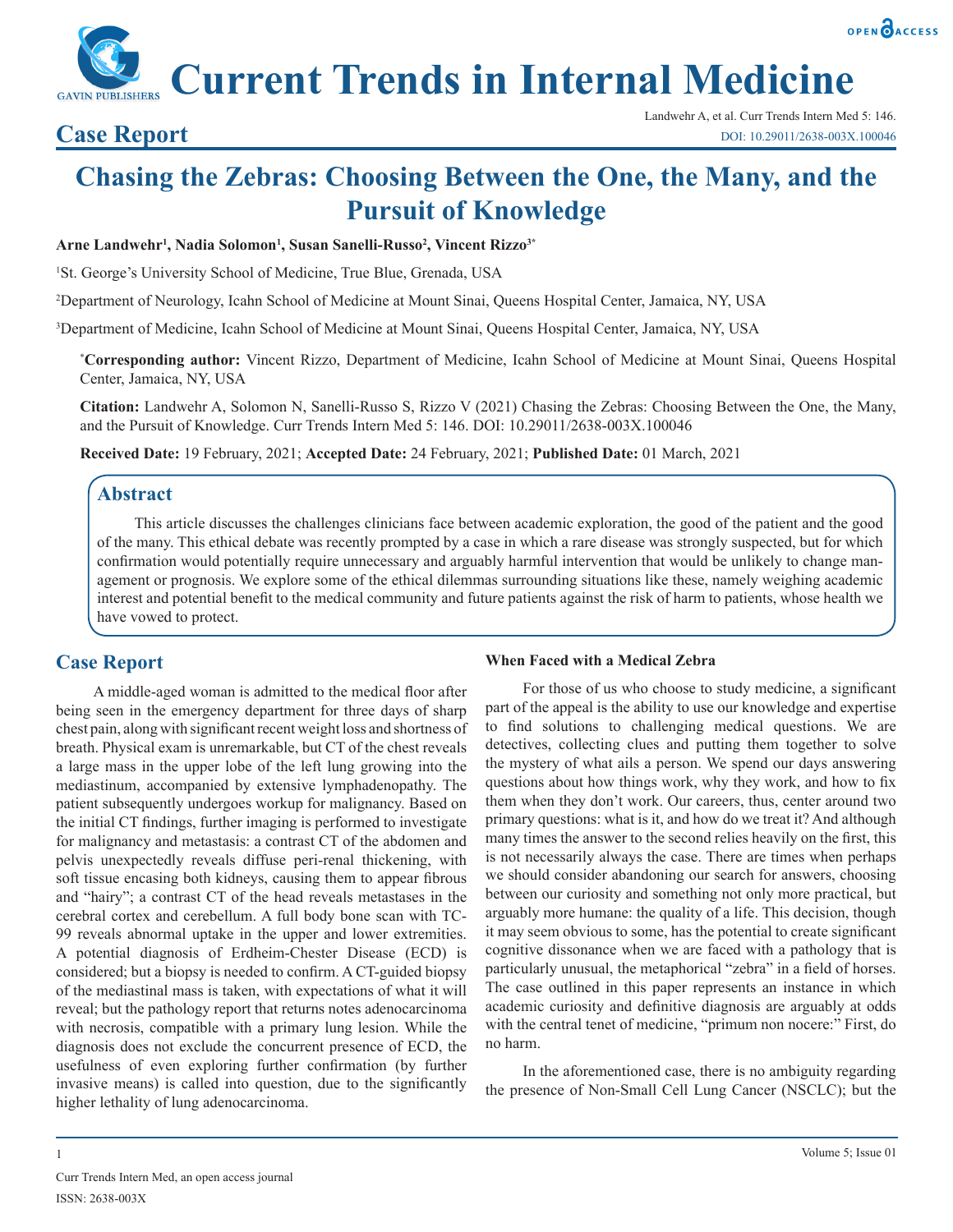**Citation:** Landwehr A, Solomon N, Sanelli-Russo S, Rizzo V (2021) Chasing the Zebras: Choosing Between the One, the Many, and the Pursuit of Knowledge. Curr Trends Intern Med 5: 146. DOI: 10.29011/2638-003X.100046

presence of this condition does not effectively rule out a potential additional disease process. There are few diseases which present with the unusual pattern of soft-tissue deposition around the kidneys and concurrent lower extremity long bone sclerosis, as seen in this patient, and one of the differentials is particularly rare.

ECD, a non-Langerhans histiocytosis, has an unknown incidence and no clear etiology, although an aberrant response to infection has been proposed as a potential cause [1]. More than 50% of cases have demonstrated an associated BRAF V600E mutation, which leads to enhanced proliferation and survival of myeloid progenitor cells. Most patients are diagnosed between the ages of 40 and 70 years. The most common clinical manifestations include involvement of long bones (95%), maxillary sinus (50%), large vessels (50%), retroperitoneum (50%), heart (57%), and lungs (46%); however, involvement of all organ systems has been reported. Although radiological evidence—including histiocytic infiltration of perinephric fat (described as "hairy kidneys") and increased TC99 uptake in the long bones (both of which were seen in this patient) are highly indicative, ECD can only be definitively diagnosed via biopsy and subsequent immunohistological staining, revealing a proliferation of histiocytes that are positive for CD68 and negative for CD1A, effectively differentiating this disease from Langerhans Cell Histiocytosis (LCH) [1]. Furthermore, there is no evidence that it is an inheritable genetic disorder.

While it would provide knowledge, taking a biopsy in this case would subject the patient to additional invasive testing that may be unlikely to substantially improve her quality of life or mortality. Although ECD patients treated with interferon therapy were reported to have an overall 5-year survival of 68%, the 5-year survival rate for stage IVB NSCLC (metastases to the brain) is less than 1% [2].

In light of the patient's proven condition associated with poor prognosis, the primary focus for this patient centered on managing the lung adenocarcinoma.

# **Ethical Discussion**

Physicians are often faced with complex and difficult decisions and have to be prepared to face a variety of ethical dilemmas on a regular basis. For instance, if a certain disease is suspected, particularly in the presence of an already existing and more lethal one, should the patient be subjected to further workup, even if testing and confirmation would not alter treatment and survival outcomes for that patient?

Do we present a patient with any and all available information and suggest further testing in order to fully understand every presenting problem? Or does this paternalistic stance overwhelm the patient, in essence bullying them into compliance by way of creating a state of anxiety and confusion, ultimately violating a

### patient's autonomy?

Patients undoubtedly differ in their willingness to receive information that is unlikely to affect treatment outcomes in a positive way, especially when the knowledge creates significant distress. As in Plato's allegory, once the shadows on the wall are seen for what they are, they cannot be unseen: any knowledge that one acquires regarding one's own fate cannot be unlearned. Ignorance is bliss, and, psychologically, may arguably be healthier than the alternative.

This preference has been demonstrated in predictive testing for Huntington's Disease (HD), for which, to date, no cure exists. In one study, only 50% of patients expressed the desire to know their diagnosis in the hypothetical situation of being at 50% risk of developing HD in the future. About 25% of participants strongly preferred uncertainty to certainty for fear of being unable to cope with the information [3]. The "right not to know," then, is certainly a point worthy of discussion when it comes to patient autonomy [4]. As it stands, informed consent is generally considered to be the standard of care in Western medicine. Healthcare providers are encouraged, if not mandated, to present the patient with all the facts and options available to the best of their knowledge and then let the patient decide the course of their treatment based on that information. Would it thus be reasonable to discuss the availability of testing for a suspected disease, even if it would not affect patient management, no matter the outcome?

There are parallels to be drawn between unnecessary cancer screening and unnecessary testing in established disease, even in the presence of strong clinical suspicion: it has been argued that cancer screening should only be performed if it has scientific merit and the potential to improve a patient's life expectancy or quality of life, and, therefore, screening that has no proven benefit and instead only results in increased patient anxiety should be considered unethical [5].

Yet the fact that the patient in question would not directly benefit from invasive testing for ECD does not necessarily make the proposal unethical, as long as there is adequate informed consent and the potential for misconception as to the nature of the biopsy is minimized. Rights-based theories posit that informed consent makes an otherwise rights-violating act permissible. The patient is presented with a choice, based on all available information, and can act as an autonomous agent. Of course, this assumption becomes problematic when subjects are unable to provide true informed consent, as in the case of research involving children [6]. Blinik (2018) argues that the conclusion that "imposition [of risk] without the child's consent is impermissible for children is both counter - intuitive and undesirable", citing the benefits to other children that are to be gained from such studies. In this particular case, the issue did not come into play as the patient was above the age of consent and had full capacity. Informed consent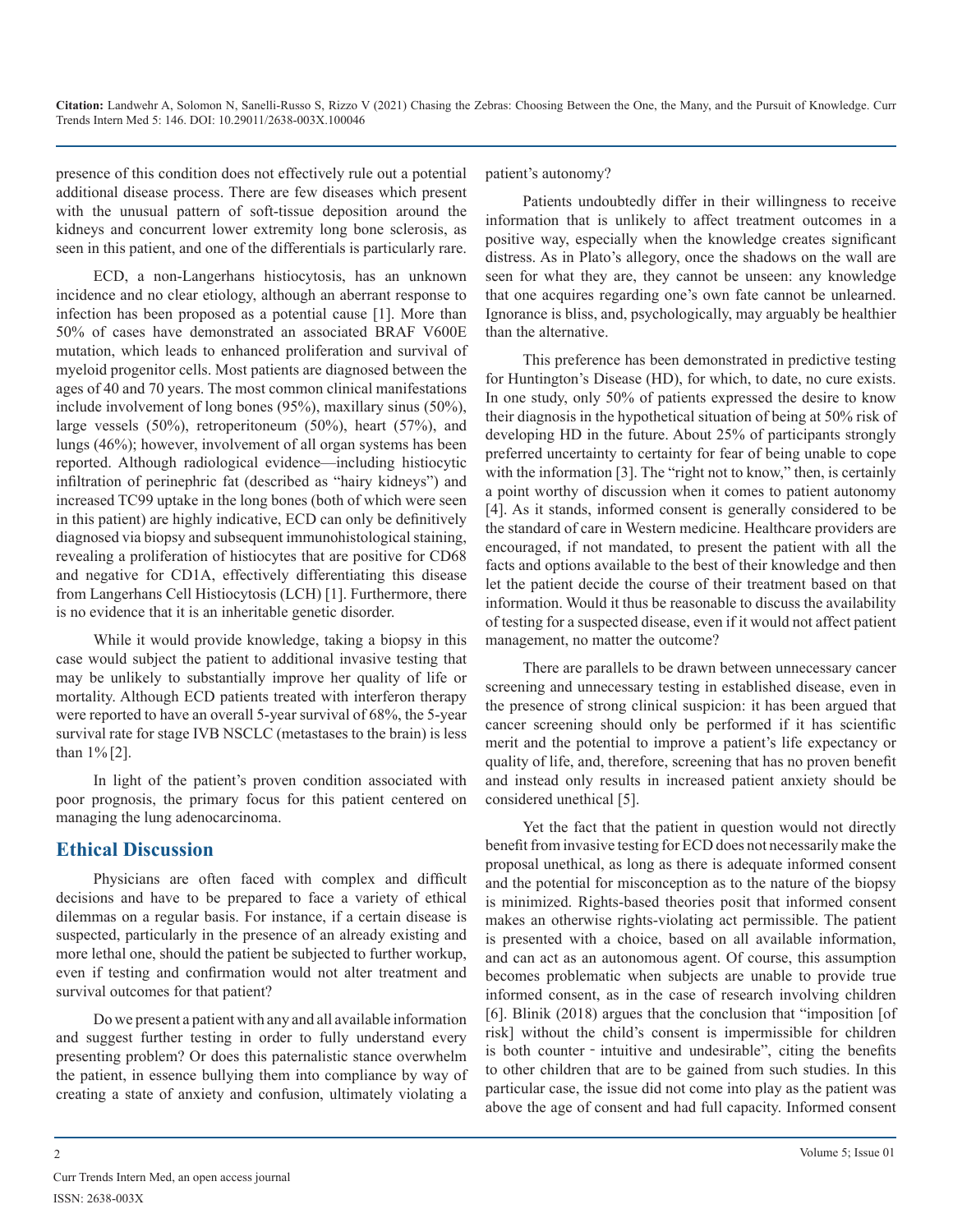**Citation:** Landwehr A, Solomon N, Sanelli-Russo S, Rizzo V (2021) Chasing the Zebras: Choosing Between the One, the Many, and the Pursuit of Knowledge. Curr Trends Intern Med 5: 146. DOI: 10.29011/2638-003X.100046

included an open discussion of the fact that the biopsy would not be done as a critical part of medical care (i.e. clinical biopsy), but would primarily serve as a tool to confirm a clinical suspicion and/or to contribute to the relatively sparse body of knowledge surrounding ECD. While there are some (mostly experimental) treatment options for ECD, the fact that there was no intent to alter patient management regardless of outcome (due to the confirmed adenocarcinoma and associated prognosis) essentially would have made it a research biopsy [7]. Before performing a nonclinical biopsy, we must consider its actual benefit to the medical community and future patients. If there is no intent to share any meaningful findings in a way that benefits care providers and patients (be it through discussion, presentations, or publications), then there is little justification or value in performing it (unless the patient requests it). As for any biopsy, the issue of inherent risk has to be made clear to the patient, particularly because it is not outweighed by the promise of potential curative benefit. Risks will vary depending on the site the biopsy is taken from and can range from discomfort to infection, bleeding, or even death in rare cases. It is well established that patients will participate in clinical trials in hope of direct personal benefit; and while this is not a clinical trial in the technical sense, care has to be taken to not tacitly imply a curative underpinning. This is especially true in a case as rare and academically relevant as this one. We should try to shield ourselves from bias and the inclination to sway the patient in a particular direction. An informed decision means that patients have arrived at their decision by consultation with their provider, not under duress or coercion and by understanding and appreciating its risks, benefits and alternatives. As long as this neutrality is maintained and the patient is truly informed about the purpose of the biopsy, it is generally deemed ethically permissible for patients to assume a degree of personal risk in exchange for scientific and academic benefit [8,9].

Ethical guidelines almost universally agree that potential harms to research participants must be outweighed by anticipated benefits. Ethical justification is relatively easy if the patient stands to gain something (medically speaking). However, if there is no direct benefit to participants, there has to be a social value associated with it, in this case the improvement of health outcomes for future patients [10]. Despite a general consensus, codified in research regulations and ethics literature, that patient's/research participants must not necessarily stand to gain anything from participation in order for the research to be deemed ethical, certain sets of ethical principles seem to stand in direct contradiction to that notion [11]. The 1964 WMA declaration of Helsinki (last revised in 2013), which still represents the most important international code of conduct with regards to human subject research, explicitly places the wellbeing of the individual patient above all other considerations. The International Code of Medical Ethics, adopted by the General Assembly of the WMA at London in 1949

(last amended in 2006) states in principle 8: "While the primary purpose of medical research is to generate new knowledge, this goal can never take precedence over the rights and interests of individual research subjects". In addition, Wikler (2017) points out the fact that although the vast majority of researchers agree on the necessity of a favorable "risk to benefit ratio" when it comes to research, this gets obscured when there are different interpretations of what that statement entails. In one view, only benefits to the subject directly serves as justification, while in another view, perceived benefits to society, even at the complete exclusion or even detriment of the research subject, may suffice. What exactly is meant by the phrase "benefits to society" certainly is open to interpretation as well. While "risk" to the research subject has a tangible quality (pain, disability, duress, etc.), "benefits to society" can mean a variety of things (e.g. the study itself helps create new research jobs). It is probably safe to say that most Institutional Review Boards would not view such "benefits" as justifiable reasons to expose human subjects to potential harm, it exemplifies the subjectivity of the term.

# **Conclusion**

The primary ethical justification for conducting research with human subjects is to benefit society [12]. However, the justification for exposing patients to the risk of certain procedures that have no therapeutic value, but may be beneficial to future patients and the medical community at large, is not always an easy one. Guided by the code of medical ethics of the World Medical Association and the maxim of non-maleficence, healthcare providers in particular are often hesitant to subject their patients to procedures that are not contributive to their care. While these reservations are very valid and understandable, it is nonetheless important to consider the fact that the "risk-benefit" of testing does not solely apply to the benefits of the individual themselves. Instead, we have to also consider benefits in terms of scientific advancement and future patients. In other words, a favorable outcome for the research participant is not an absolute ethical requirement because in patients with capacity, informed consent makes involvement in research with no direct benefit to the participant permissible. In certain cases, even the absence of consent (e.g. research involving children and during emergency management) is no absolute contraindication, so long as the risk to patients is reasonably minimized and there is considerable societal benefit (in terms of improved outcomes for future patients) that can be identified. After a very detailed discussion, the patient consented to a superficial biopsy, which was consistent with Erdheim-Chester Disease. She was pleased to learn that she was able to further advance medical knowledge and potentially help future patients. Through her altruism and selflessness, she was able to celebrate a small victory, despite the bleakest of prognoses.